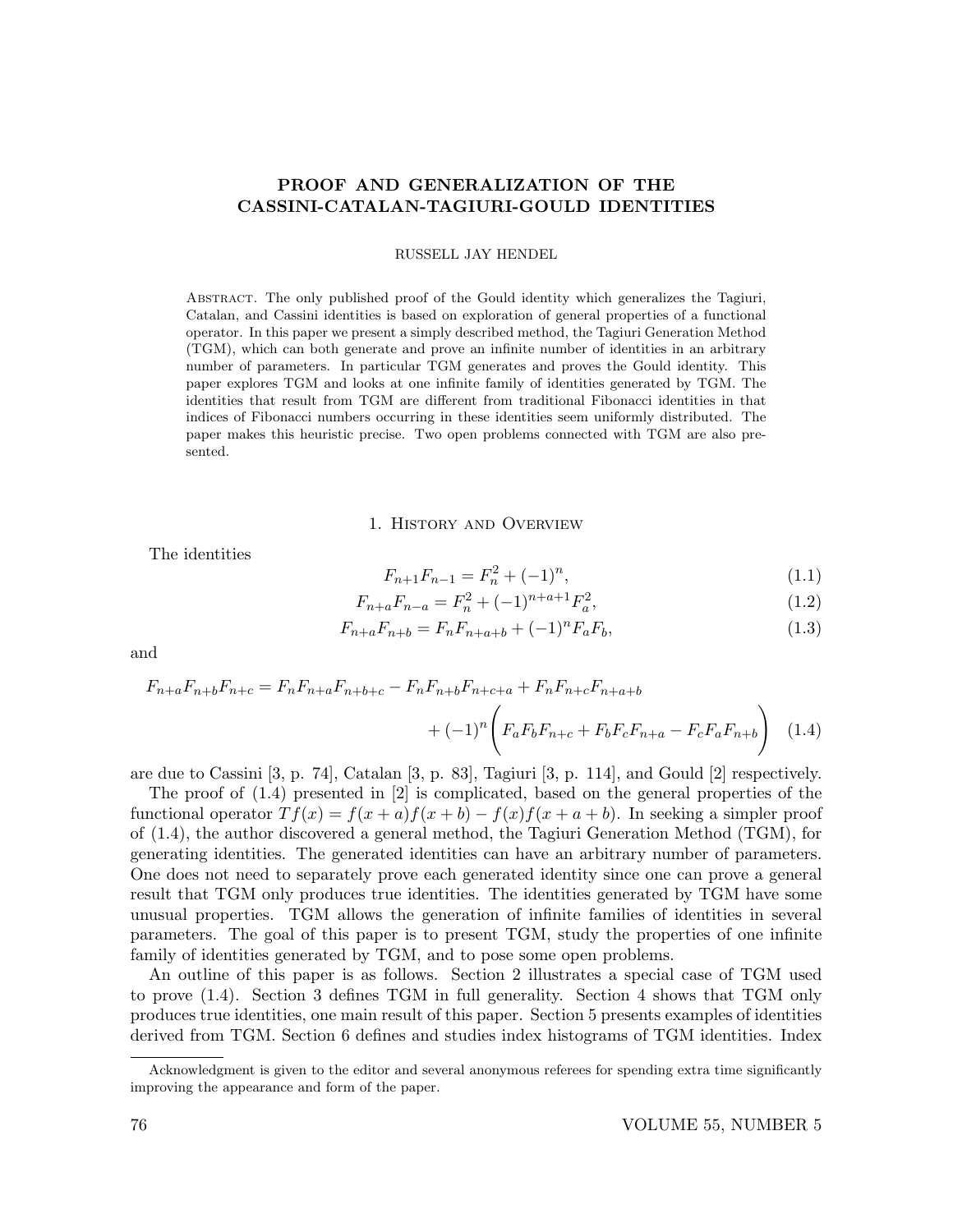histograms are very useful in studying properties of infinite families of identities generated by TGM. Section 7 notes some properties of TGM identities and how they differ from traditional identities. Section 8 studies one infinite family of identities generated by TGM. Section 9 concludes the paper and presents two open problems.

Before proceeding we clarify our use of the term parameters. Every identity must have at least one variable occurring in it, say  $n$ , since the identity asserts that a given equation is true for all n. By convention we say that such an identity has zero parameters. For example,  $(1.1)$ has zero parameters. Any additional variables are classified as parameters. Thus,  $(1.2)$ - $(1.4)$ are identities with one, two, and three parameters respectively.

## 2. Proof of (1.4)

In this section we prove (1.4). The proof shows several main attributes of the definition of TGM which is presented in the following section.

TGM always starts with specification of p, the number of parameters in the desired identity and  $s$ , the coefficient of the negative summand. To prove  $(1.4)$ , we let

$$
p=3, \qquad s=1.
$$

Using these values of  $p$  and  $s$ , we form the *start identity* 

$$
F_{n+a}F_{n+b}F_{n+c} = (1+s)F_{n+a}F_{n+b}F_{n+c} - sF_{n+a}F_{n+b}F_{n+c} =
$$
  

$$
F_{n+a}F_{n+b}F_{n+c} + 1 \times F_{n+a}F_{n+b}F_{n+c} - 1 \times F_{n+a}F_{n+b}F_{n+c}.
$$
 (2.1)

In (2.1)  $p = 3$  is the number of parameters and  $s = 1$  is the numerical coefficient of the negative summand.

Throughout this paper when dealing with a list of parameters, we may use two notations. We may refer to the parameters as  $a_1, a_2, a_3, \ldots$  or as  $a, b, c, \ldots$ . Using this convention the second parameter can either be described as  $b$  or  $a_2$ .

The basic idea of TGM is to repeatedly use (1.3) to replace factors of the form  $F_{n+x}F_{n+y}$ , with  $\{x, y\} \subset \{a, b, c\}$ , in the three summands on the right-hand side of (2.1).

First, we use (1.3) to replace the factor containing the first and second parameters,  $F_{n+a}F_{n+b}$ , in the first summand on the right-hand side of (2.1). This yields

$$
F_{n+a}F_{n+b}F_{n+c} = F_nF_{n+a+b}F_{n+c} + (-1)^nF_aF_bF_{n+c} + F_{n+a}F_{n+b}F_{n+c} - F_{n+a}F_{n+b}F_{n+c}.
$$
 (2.2)

Next, we apply (1.3) to the factor containing the second and third parameters,  $F_{n+b}F_{n+c}$ , in the second summand on the right-hand side of (2.1) (which is the third summand on the right-hand side of (2.2)). This yields

$$
F_{n+a}F_{n+b}F_{n+c} = F_nF_{n+a+b}F_{n+c} + (-1)^n F_aF_bF_{n+c} +
$$
  

$$
F_{n+a}F_nF_{n+b+c} + (-1)^n F_{n+a}F_bF_c - F_{n+a}F_{n+b}F_{n+c}.
$$
 (2.3)

Finally, we apply (1.3) to the factor containing the first and third parameters,  $F_{n+a}F_{n+c}$ , in the third summand on the right-hand side of (2.1) (which is the fifth summand on the right-hand side of (2.3)). This yields

$$
F_{n+a}F_{n+b}F_{n+c} = F_nF_{n+a+b}F_{n+c} + (-1)^n F_aF_bF_{n+c} + F_{n+a}F_nF_{n+b+c} + (-1)^n F_{n+a}F_bF_c - F_nF_{n+b}F_{n+c+a} - (-1)^n F_aF_{n+b}F_c.
$$
 (2.4)

After an appropriate rearrangement, (2.4) is identical with (1.4). It follows that the above method has generated  $(1.4)$ . It also follows that  $(1.4)$  is true since  $(2.1)$  is trivially true and all substitutions made are justified by (1.3).

DECEMBER 2017 77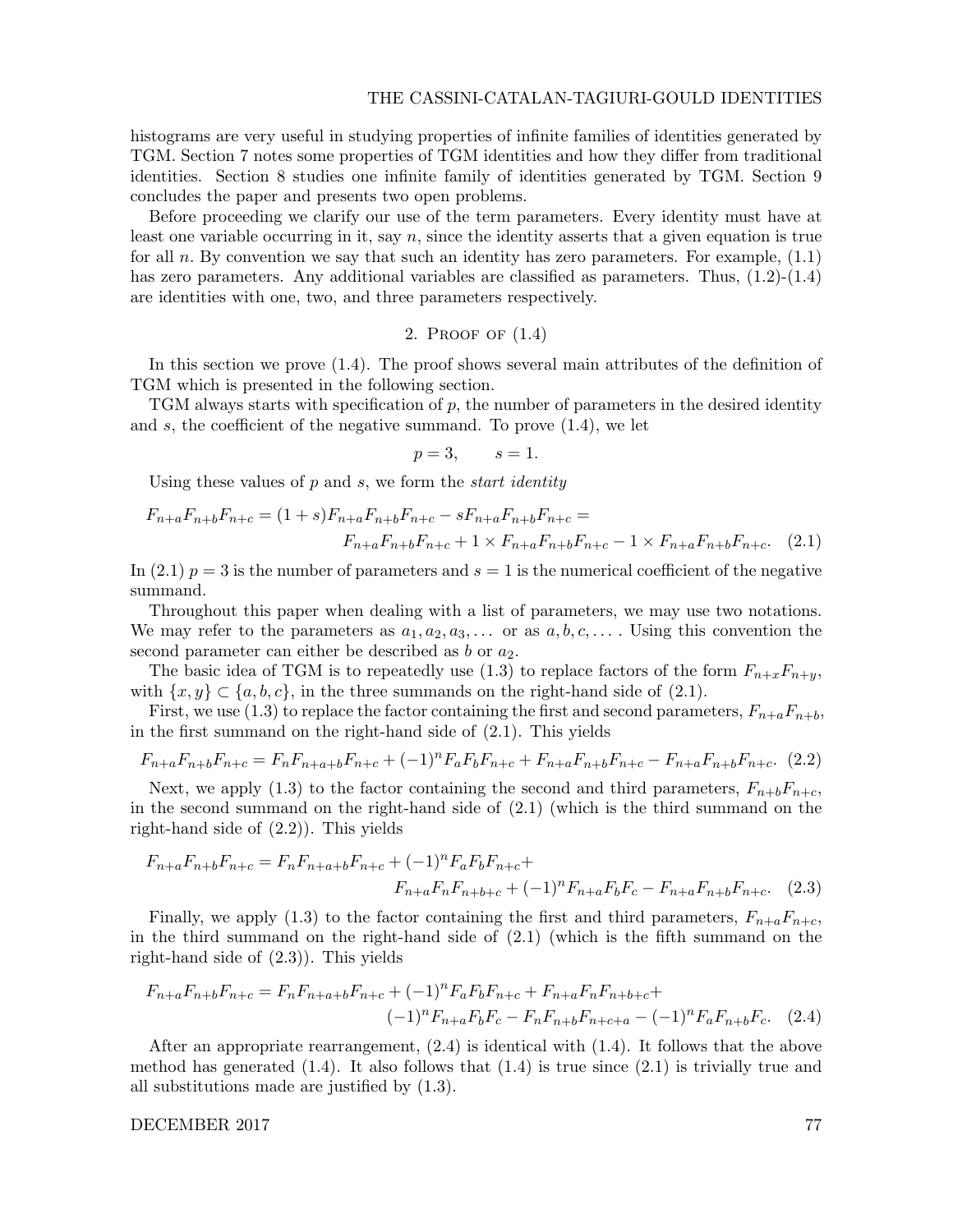The above derivation of (2.4) can be summarized with the notation

$$
\langle p=3, s=1, (1,2), (2,3), (1,3) \rangle,
$$

or more compactly,

$$
\langle 3, 1, (1, 2), (2, 3), (1, 3) \rangle. \tag{2.5}
$$

We refer to (2.5) and (2.4) as the Tagiuri Generation Method, TGM, and the Tagiuri Generated Identity, TGI, respectively.

#### 3. Definition of TGM

We need one more piece of notation and one more convention to completely define TGM. To motivate the ideas, consider the case  $p = 4$ ,  $s = 0$ , yielding the start identity

$$
F_{n+a}F_{n+b}F_{n+c}F_{n+d} = F_{n+a}F_{n+b}F_{n+c}F_{n+d}.
$$
\n(3.1)

We would like to make two simultaneous substitutions of (1.3) to the right-hand side of  $(3.1)$ , with one substitution applied to the factor  $F_{n+a}F_{n+b}$  and the other substitution applied to the factor  $F_{n+c}F_{n+d}$ .

We use the notation  $(1,2;3,4)$  to indicate two simultaneous substitutions using  $(1.3)$ . The parentheses indicate that the substitutions are made to one summand, and the semicolon separates pairs of indices  $i, j$  corresponding to the factor  $F_{n+a_i}F_{n+a_j}$  to which (1.3) is applied to replace  $F_{n+a_i}F_{n+a_j}$  with  $F_nF_{n+a_i+a_j} + (-1)^n F_{a_i}F_{a_j}$ .

For the rest of the paper, if  $p = 2q$  is even, we make the following substitutions into any TGI studied:

$$
a_1 = -q, a_2 = -(q-1), \dots, a_q = -1, a_{q+1} = 1, a_{q+2} = 2, \dots, a_{2q} = q.
$$
 (3.2)

We refer to the resulting identity as a Tagiuri Generated Identity With Substitution, TGIWS. To clarify the concepts just introduced, we complete our analysis of (3.1).

Example 3.1. We use the TGM

$$
\langle 4, 0, (1, 2; 3, 4) \rangle.
$$

The resulting TGI is

 $F_{n+a}F_{n+b}F_{n+c}F_{n+d} = F_n^2F_{n+a+b}F_{n+c+d} + F_aF_bF_cF_d + (-1)^nF_nF_{n+a+b}F_cF_d + (-1)^nF_nF_aF_bF_{n+c+d}$ and the resulting TGIWS is

$$
F_{n-2}F_{n-1}F_{n+1}F_{n+2} = F_{n-3}F_n^2F_{n+3} - 1 + (-1)^n F_n(F_{n-3} - F_{n+3}).
$$
\n(3.3)

We summarize with the following definition.

Definition 3.2. The Tagiuri Generation Method, TGM, indicated by

$$
\langle p, s, Q_1, Q_2, \ldots, Q_{2s+1} \rangle,
$$

where for each  $k, 1 \leq k \leq 2s + 1$ ,  $Q_k$  is of the form  $(i_{k,1}, j_{k,1}; i_{k,2}, j_{k,2}; \ldots; i_{k,m_k}, j_{k,m_k})$ , for some  $m_k$ , with  $1 \leq m_k \leq p/2$ ,

and where for each  $k, 1 \leq k \leq 2s + 1$ , the sets  $(i_{k,q}, j_{k,q})$ ,  $1 \leq q \leq m_k$ , are pairwise disjoint, refers to the process of using the start identity

$$
\prod_{i=1}^{p} F_{n+a_i} = (1+s) \prod_{i=1}^{p} F_{n+a_i} - s \prod_{i=1}^{p} F_{n+a_i}
$$
\n(3.4)

and then in the k-th summand of (3.4),  $1 \leq k \leq 2s + 1$ , substituting (1.3) with  $a = a_{i_{k,q}}, b =$  $a_{j_{k,q}},$  for  $1 \leq q \leq m_k$ , with the convention that the k-th summand of (3.4) is  $\prod_{i=1}^{p} F_{n+a_i}$  for  $1 \leq k \leq s+1$ , and  $-\prod_{i=1}^{p} F_{n+a_i}$  for  $s+2 \leq k \leq 2s+1$ .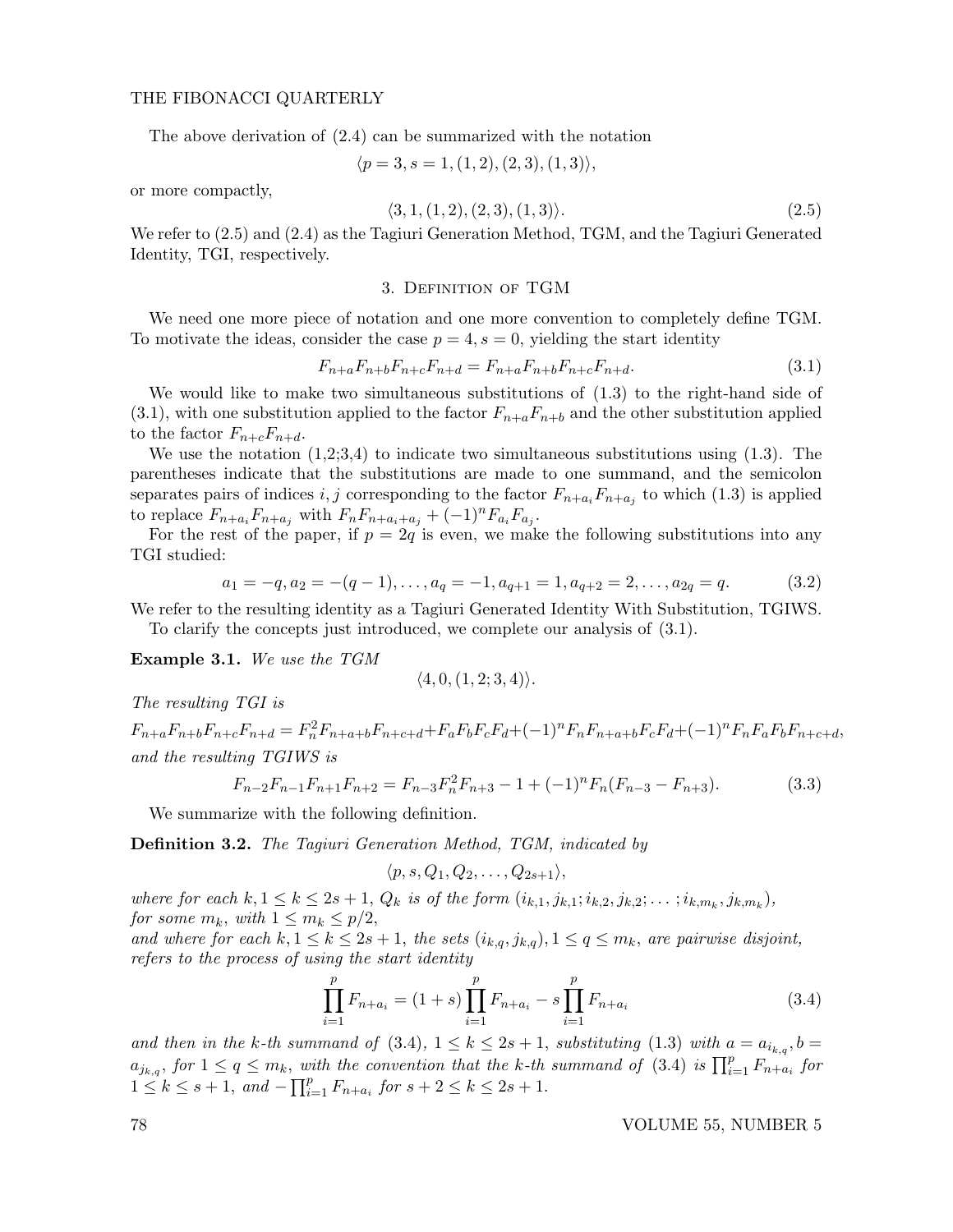#### THE CASSINI-CATALAN-TAGIURI-GOULD IDENTITIES

The resulting identity is called the Tagiuri Generated Identity, TGI.

If a substitution (such as  $(3.2)$ ) is made into the TGI, we call the resulting identity the Tagiuri Generated Identity With Substitution, TGIWS.

Example 3.3. Equations (2.5) and (2.4) illustrate a TGM and TGI respectively. Example 3.1 illustrates a TGM, TGI, and TGIWS.

In this paper we use the acronym TGM in two senses. TGM can refer to the general Tagiuri Generation Method. When preceded by an article (e.g. a TGM), it refers to an application of Definition 3.2 with specific parameters. Similar comments apply to the acronyms TGI and TGIWS. Also, throughout the paper these acronyms will be used to refer both to single identities and families of identities.

## 4. Main Theorems

**Theorem 4.1.** Every TGI and every TGIWS is true.

*Proof.* Equation  $(3.4)$  is trivially true. Each substitution made is an application of  $(1.3)$  which is true. Further substitutions, such as  $(3.2)$ , result in further true identities.

It might seem natural to generalize TGM with use of other substitutional identities. For example, can there be a Gould Generating Method in which (1.4) is applied to triples of indices occurring in summands of the start identity (3.4)?

However, this would not increase the number of identities generated. Indeed, (1.4) itself is derived from a TGM as shown in Section 2. So, using (1.4) for substitution would not increase the number of derived identities. We summarize with the following result.

**Theorem 4.2.** The set of identities generated by  $(1.3)$  from a start identity is not increased if substitutions from other TGI are used.

#### 5. Examples

This section presents further examples of the concepts introduced in Definition 3.2.

Example 5.1. We consider the TGM

$$
\langle 4, 1, (1, 2), (2, 3), (3, 4) \rangle
$$
.

The resulting TGIWS is

$$
F_{n-2}F_{n-1}F_{n+1}F_{n+2} = F_{n-3}F_nF_{n+1}F_{n+2} + F_{n-2}F_n^2F_{n+2} - F_{n-2}F_{n-1}F_nF_{n+3} - (-1)^n \left(F_{n+1}F_{n+2} + F_{n-2}F_{n-1} - F_{n-2}F_{n+2}\right).
$$
 (5.1)

Example 5.2. We consider the TGM

$$
\langle 6, 0, (1, 2; 3, 4; 5, 6) \rangle.
$$

The resulting TGIWS is

$$
F_{n-3}F_{n-2}F_{n-1}F_{n+1}F_{n+2}F_{n+3} = F_{n-5}F_n^4F_{n+5} + 2F_{n-5}F_n - 4F_n^2 - 2F_nF_{n+5} + (-1)^n \left(F_{n-5}F_n^2F_{n+5} + 2F_{n-5}F_n^3 - 2F_n^3F_{n+5} - 4\right).
$$
 (5.2)

DECEMBER 2017 29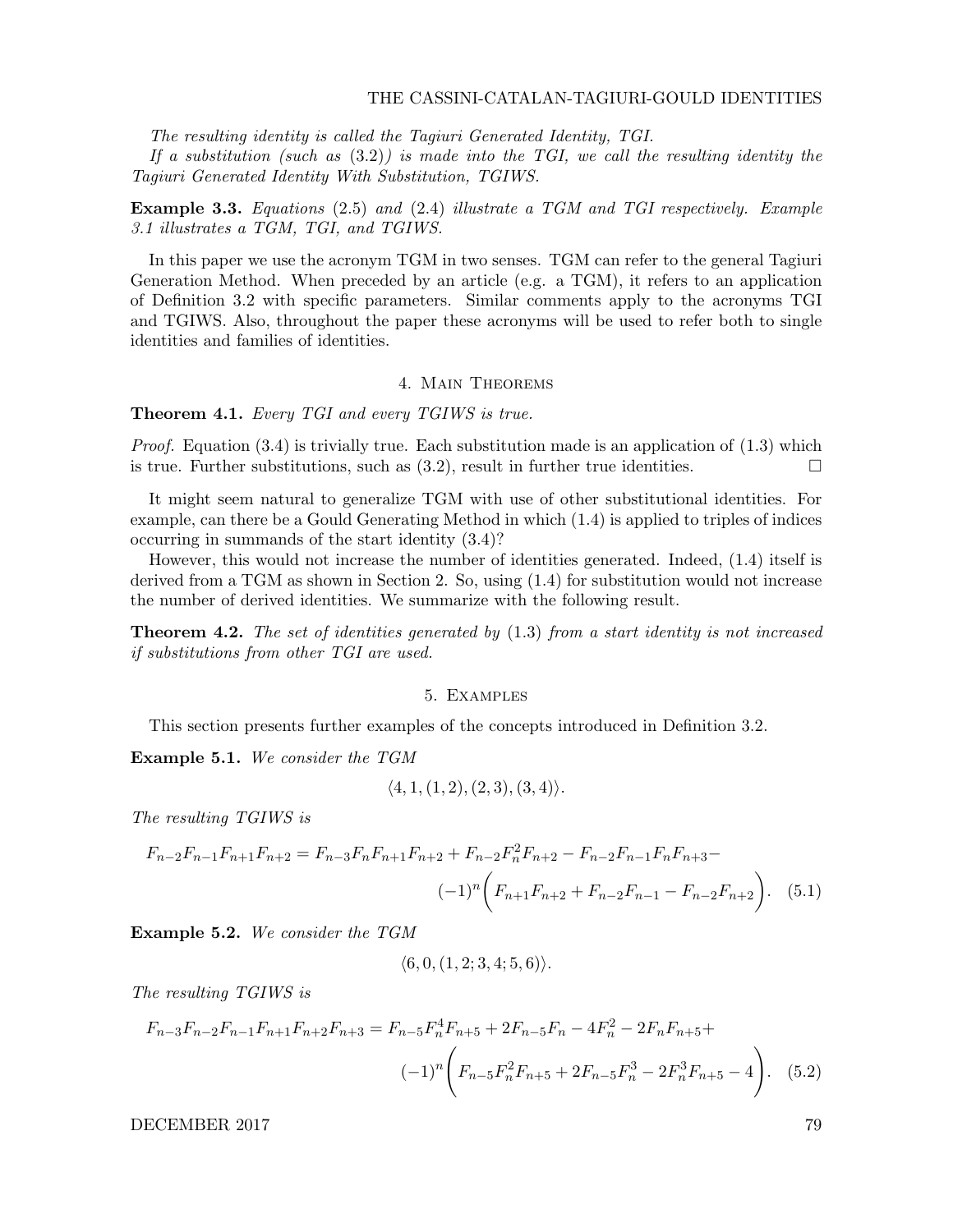

FIGURE 1. Index histogram for  $(3.3)$ .

#### 6. Index Histograms

Identities (3.3) and (5.1) - (5.2) seem different from many traditional Fibonacci identities. To formalize this difference and to more generally study the properties of these identities, we introduce in this section the concept of an index histogram (or more loosely, an index distribution).

**Definition 6.1.** The index histogram of a TGIWS is a histogram of the indices occurring in the right-hand side of the identity. In counting indices, we ignore numerical coefficients of summands and factors of  $(-1)^n$  but we count powers with multiplicity, assume parenthetical expressions expanded, and assume all  $F_x$  numerically evaluated if x is independent of n.

Using this definition Figures 1-3 present the index histograms of  $(3.3)$  and  $(5.1)$  -  $(5.2)$ respectively. Figure 4 presents the index histogram of  $\langle 12, 0, (1, 2; 3, 4; 5, 6; 7, 8; 9, 10; 11, 12) \rangle;$ however, for reasons of space, we omit the actual TGIWS.

## 7. Characteristics of TGIWS

If we contrast  $(3.3)$  and  $(5.1)$  -  $(5.2)$  with traditional Fibonacci identities, noticeable differences emerge.

A traditional Fibonacci identity, for example,  $F_{2n} = F_n L_n$ , is short, compact, punchy, and unexpected. The elegance lies in the identity content.

Contrastively,  $(3.3)$  and  $(5.1)$  -  $(5.2)$  have a cumbersome appearance. Figures 1-4 show that the distribution of indices in these and similar identities seems almost uniform. This is precisely formulated in Section 8. The elegance of these identities lies in their generation and proof. Each of (3.3) and (5.1) - (5.2) follows from a one-line TGM followed by substitution of (3.2).

Thus, the Fibonacci identities presented in this paper are in a certain sense new and have different characteristics.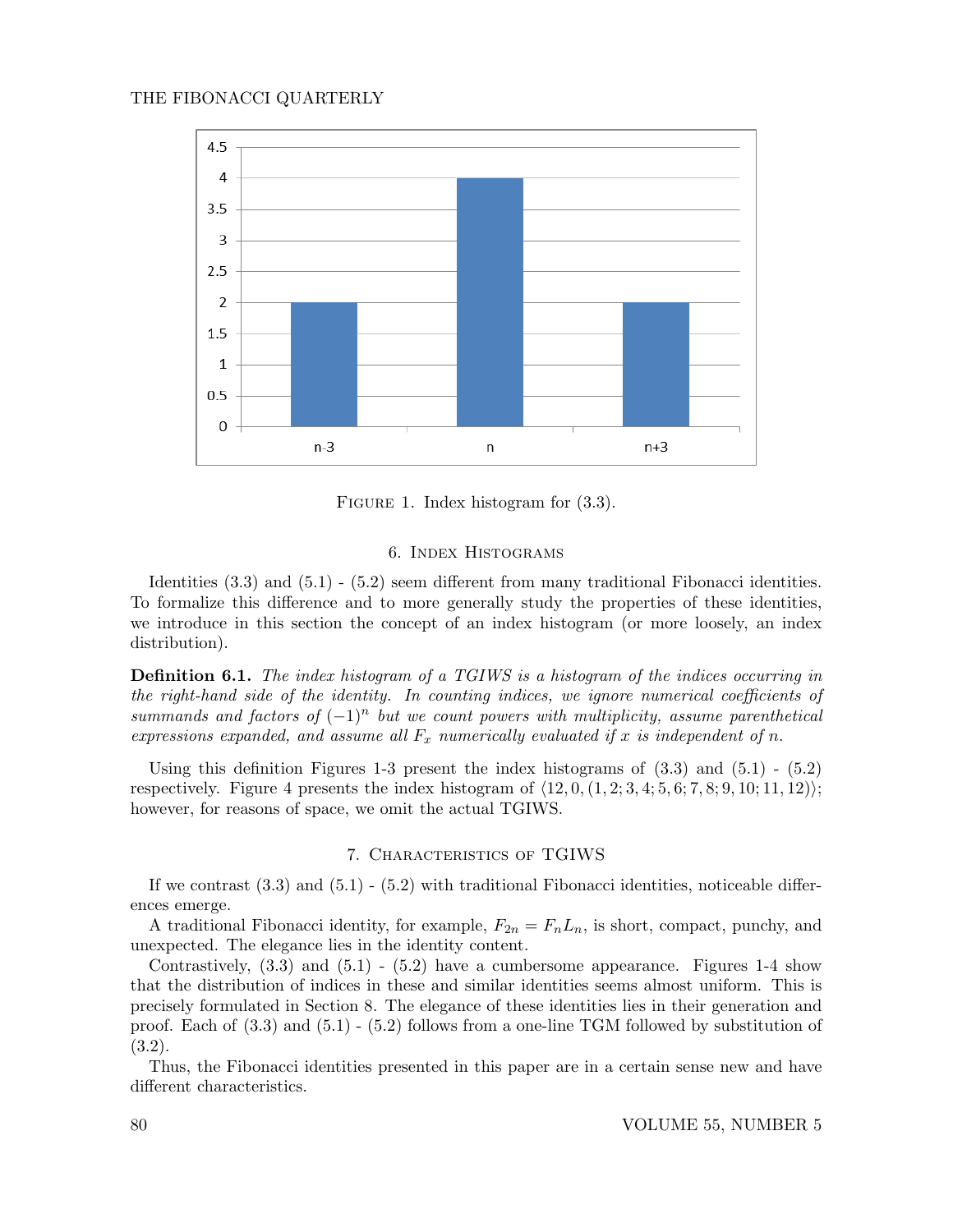# THE CASSINI-CATALAN-TAGIURI-GOULD IDENTITIES



FIGURE 2. Index histogram for  $(5.1)$ .



FIGURE 3. Index histogram for  $(5.2)$ .

## 8. An Infinite Family of TGIWS

Definition 3.2 can be used to generate an infinite family of TGIWS. One such infinite family consists of the TGIWS arising from

$$
\langle 2q, 0, (1,2; 3,4; \dots; 2q-1, 2q) \rangle,
$$
\n(8.1)

where  $q$  ranges over the positive integers.

Characteristics of this family are presented in Table 1.

DECEMBER 2017 81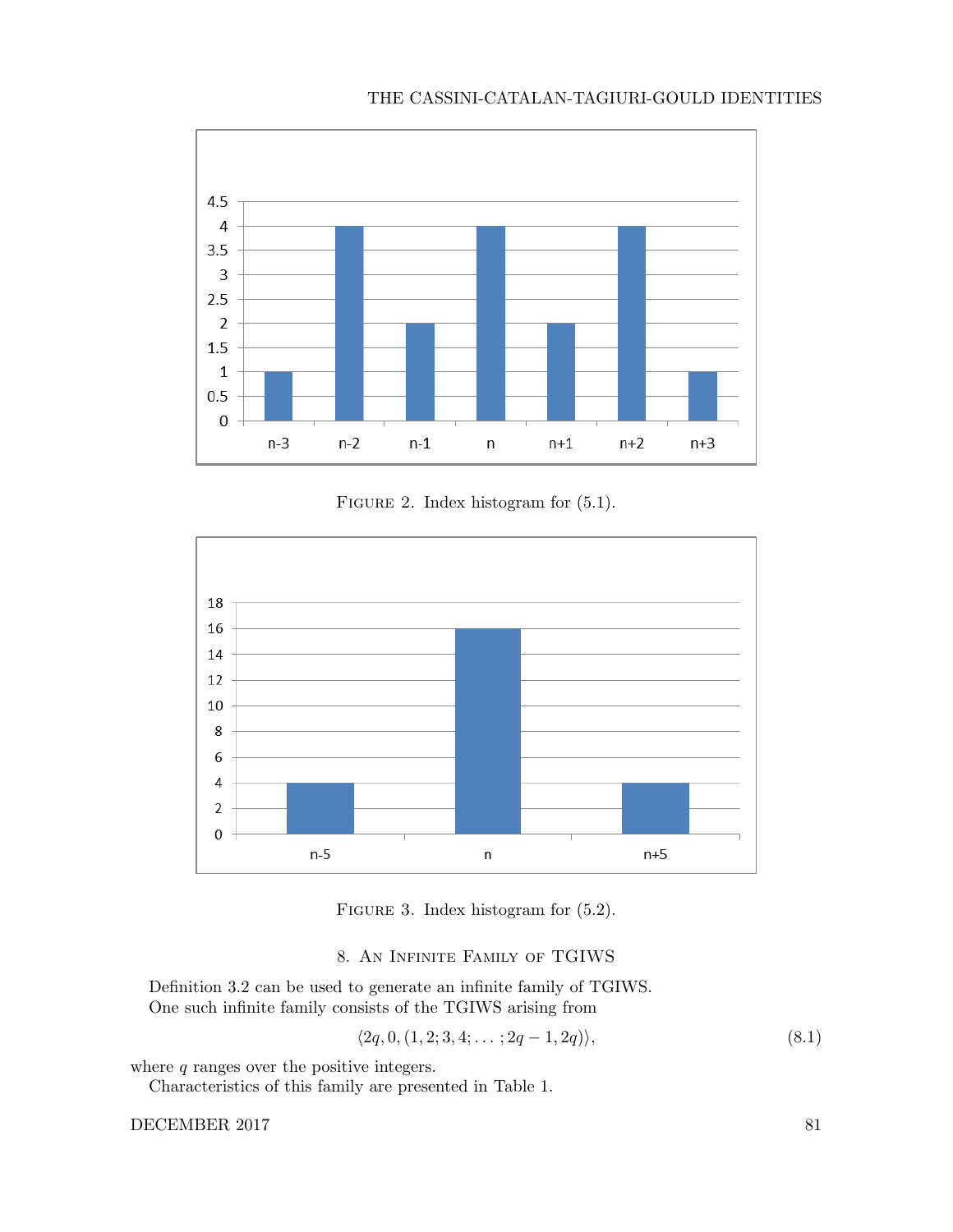

FIGURE 4. Index histogram for  $\langle 12, 0, (1, 2; 3, 4; 5, 6; 7, 8; 9, 10; 11, 12) \rangle$ .

| $p=2q$                      | q           | Indices                                              | $#$ Indices | Weight $n$                   | Weight non- $n$ | Total  |
|-----------------------------|-------------|------------------------------------------------------|-------------|------------------------------|-----------------|--------|
| $\mathcal{D}_{\mathcal{L}}$ |             | $\boldsymbol{n}$                                     |             |                              |                 | 2      |
| 4                           |             | $n, n \pm 3$                                         |             |                              |                 | 8      |
| 6                           | 3           | $n, n \pm 5$                                         |             | 16                           |                 | 24     |
| 8                           | 4           | $n, n \pm 7, n \pm 3$                                |             | 32                           | 8               | 64     |
| 10                          | 5           | $n, n \pm 9, n \pm 5$                                |             | 96                           | 16              | 160    |
| 12                          | 6           | $n, n \pm 11, n \pm 7, n \pm 3$                      |             | 192                          | 32              | 384    |
|                             |             |                                                      |             |                              |                 |        |
| 2q                          | q even      | $n, n \pm (2q - 1), n \pm (2q - 5), \ldots, n \pm 3$ | $q+1$       | $q2^{q-1}$<br>$(q+1)2^{q-1}$ | $2^{q-1}$       | $q2^q$ |
| 2q                          | $q>1$ , odd | $n, n \pm (2q - 1), n \pm (2q - 5), \ldots, n \pm 5$ | q           |                              | $2^{q-1}$       | $q2^q$ |

Table 1. Statistics on the index histograms of the TGIWS derived from (8.1) for several values of q. The column header,  $#$  Indices' refers to the number of distinct indices appearing in the identity. The column header, 'Weight  $n$ ' refers to the number of occurrences of  $F_n$  in the identity where the count of occurrences follows Definition 6.1. Similarly, 'Weight non-n' refers to the number of occurrences of  $F_x$  for any  $x \neq n$ . 'Total' refers to the total number of  $F_x$  (for all x) occurring in the identity.

To illustrate the table interpretation, we review the entries in the row  $p = 6$ . Substituting (3.2) in the TGI arising from (8.1) yields the TGIWS (5.2) whose index histogram is presented in Figure 3. The indices occurring in (5.2) are  $\{n, n-5, n+5\}$ . Equation (5.2) has 16 occurrences of  $F_n$  and four occurrences each of  $F_{n-5}$  and  $F_{n+5}$ . Consequently, there is a total of 24 indices occurring in (5.2).

The empirically observed formulas in Table 1, for  $q = 1$  to 6, are the basis for the next theorem.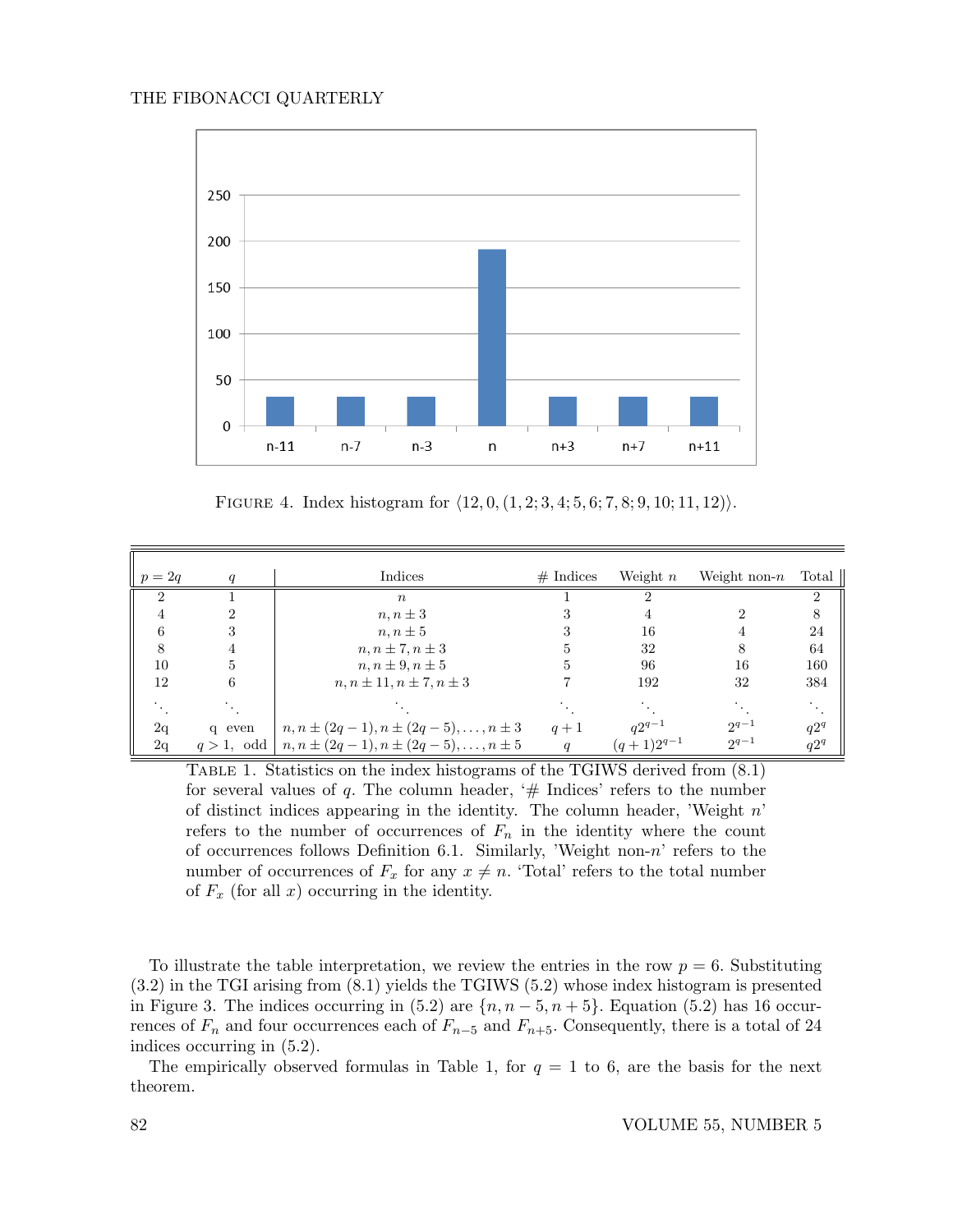$F_nF_{n+(2q-1)} + (-1)^nF_{q-1}F_q$ 

**Theorem 8.1.** Fix positive integer  $q > 1$ . Consider the TGIWS arising from (8.1). If q is even, then (a) The following  $q + 1$  indices are present in the TGIWS:  $\{n - (2q - 1), n - (2q - 5), \ldots, n - 1\}$  $3, n, n+3, n+7, \ldots, n+(2q-1)$ ;

- (b) There are  $q2^{q-1}$  occurrences of  $F_n$ ;
- (c) For each  $F_x, x \neq n$ , occurring in the identity, there are  $2^{q-1}$  occurrences of  $F_x$ .
- If  $q$  is odd, then

(a') The following q indices are present in the TGIWS:  $\{n-(2q-1), n-(2q-5), \ldots, n-1\}$  $5, n, n+5, n+9, \ldots, n+(2q-1)$ ;

(b') There are  $(q + 1)2^{q-1}$  occurrences of  $F_n$ ;

(c') For each  $F_x, x \neq n$ , occurring in the identity, there are  $2^{q-1}$  occurrences of  $F_x$ .

*Proof.* Substituting  $(3.2)$  into the TGI obtained from  $(8.1)$  results in

$$
F_{n-q}F_{n-(q-1)}\dots F_{n-1}F_{n+1}\dots F_{n+q} = \left(F_nF_{n-(2q-1)} + (-1)^nF_{-q}F_{-(q-1)}\right) \times
$$
  

$$
\left(F_nF_{n-(2q-5)} + (-1)^nF_{-(q-2)}F_{-(q-3)}\right) \times
$$

There are two cases to consider according to the parity of q. We first assume  $q$  is even.

**Proof of (a).** Using the counting conventions of Definition 6.1, we see that the set of indices occurring on the right-hand side of (8.2) is  $\{n-(2q-1), n-(2q-5), \ldots, n-3, n, n+\}$  $3, n+7, \ldots, n+(2q-1)$ . This completes the proof of (a).

**Proof of (b).** The expansion of  $(8.2)$  requires adding products over all paths through the binomials on the right-hand side of (8.2). By Definition 6.1, in determining the weights (i.e. number) of indices in the resulting expansion of the right-hand side of (8.2), only the left-hand summand of each binomial matters.

A straightforward counting argument then shows that the total number of occurrences of  $F_n$  in the expansion of the right-hand side of  $(8.2)$  is

$$
\binom{q}{q} \times q + \binom{q}{q-1} \times (q-1) + \binom{q}{q-2} \times (q-2) \dots = \sum_{i=0}^q \binom{q}{i} i = q2^{q-1}.
$$

This can be justified with the following combinatorial argument: In expanding (8.2), for each  $i, 0 \leq i \leq q$ , we obtain a factor of  $F_n^i$  if we choose exactly i of the left-hand summands in the q binomials and  $q - i$  of the right-hand summands in the remaining  $q - i$  binomials. This completes the proof of (b).

**Proof of (c).** If  $x \neq n$  and  $F_x$  occurs in the expansion of the right-hand side of (8.2), then there are  $2^{q-1}$  occurrences of  $F_x$  in the expansion of the right-hand side of (8.2). This can be justified with the following combinatorial argument: For  $F_x$  to occur as a factor in the expansion of (8.2), we must select the left-hand summand of the (unique) binomial with  $F_x$ . We are then free to choose the left or right-hand summands in the remaining  $q-1$  binomials. Clearly, there are  $2^{q-1}$  ways to choose arbitrarily from the left and right-hand summands in

DECEMBER 2017 83

. (8.2)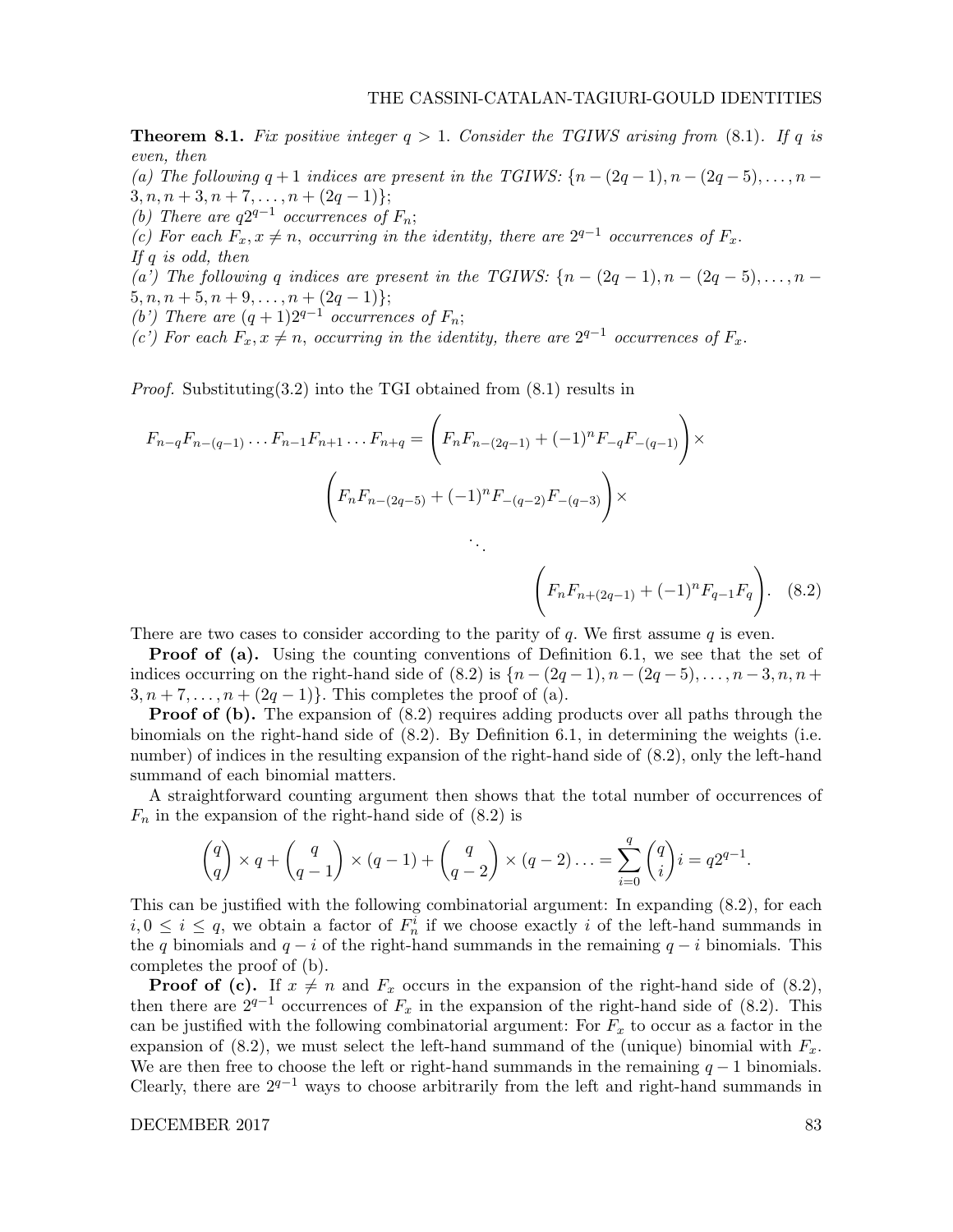$q-1$  binomials. This completes the proof of (c) and completes the proof for the case when q is even.

If q is odd, then the proofs for the cases (a') and (c') are similar to the proofs of (a) and (c) and are omitted.

**Proof of (b').** The arguments used in the q is even case for contributions of occurrences of  $F_n$  also apply to the odd case. However, when q is odd, there are additional contributions to the occurrences of  $F_n$ . To see this note that since q is odd, the  $\frac{q+1}{2}$ -th binomial in (8.2) is  $F_n^2 + (-1)^n$ , which makes a contribution of two  $F_n$ , while the other binomials only make a contribution of one  $F_n$ .

Thus, we obtain one extra factor of  $F_n$  that does not occur in the q is even case. These extra factors arise from selecting the left-hand summand of the (unique) binomial with  $F_n^2$  and freely choosing the left or right-hand side of the remaining binomials. Clearly, there are  $2^{q-1}$ ways of doing this. If we add this  $2^{q-1}$  to the  $q2^{q-1}$  occurrences contributed by the arguments for the q is even case, we obtain  $(q + 1)2^{q-1}$  occurrences as required.

This completes the proof of  $(b')$  and the theorem.

As can be seen from Table 1 or Theorem 8.1, the numbers of occurrences of  $F_x, x \neq n$ , is either 0 or a constant independent of n.

**Proposition 8.2.** Fix positive integer  $q > 1$ . Let S be the support of the index histogram of the TGIWS derived from (8.1). Then the distribution of indices restricted to  $S - \{n\}$  is discrete uniform.

This proposition concretizes our heuristic observation that indices in a family of TGIWS tend to be almost uniformly distributed. Figure 4 illustrates this nicely.

We mention briefly an alternative method of generating an infinite family of identities. However, this method will not be further explored in this paper.

Fairgrieve and Gould [1] introduced the idea of creating symmetric forms of identities by adding all possible 'translates' of them. More precisely, if we add the  $n \geq 3$  TGI obtained from  $\langle n, 0, (1, 2)\rangle$ ,  $\langle n, 0, (2, 3)\rangle$ ,  $\langle n, 0, (3, 4)\rangle$ , ...,  $\langle n, 0, (n-1, n)\rangle$ , and  $\langle n, 0, (n, 1)\rangle$ , we obtain the following infinite family of identities, where indices are taken modulo n so that  $F_{x+j} = F_y$ ,  $L_{x+j} = L_y$ , and  $a_{x+j} = a_y$ , where  $x + j \equiv y \pmod{n}$  and  $y \in \{1, 2, ..., n\}$ .

$$
n\prod_{i=1}^{n}F_{n+a_i} = \sum_{j=0}^{n-1}\prod_{i=1}^{n-2}F_{n+a_{i+j}}F_nF_{n+a_{n-1+j}+a_{n+j}} + (-1)^n\left(\sum_{j=0}^{n-1}\prod_{i=1}^{n-2}F_{n+a_{i+j}}F_{a_{n-1+j}}F_{a_{n+j}}\right).
$$

Historically, this identity was presented at the biennial, international, Fibonacci conference held in Caen, France in July 2016. The author initially attempted to prove this by a general Binet formula method. However, upon examination, a simpler proof using Definition 3.2 was found.

#### 9. CONCLUSION

This paper has explored a specific method of generating identities, the Tagiuri Generation Method. The paper introduced definitions, notations, and index histograms of these identities. The paper also studied an infinite family of identities.

We close the paper with two open problems.

(i) Given an arbitrary identity, is there a way to recognize this identity as arising from a TGM with some type of substitution such as (3.2)?

Such a method, if found, would allow quick one or two-line proofs of some cumbersome identities.